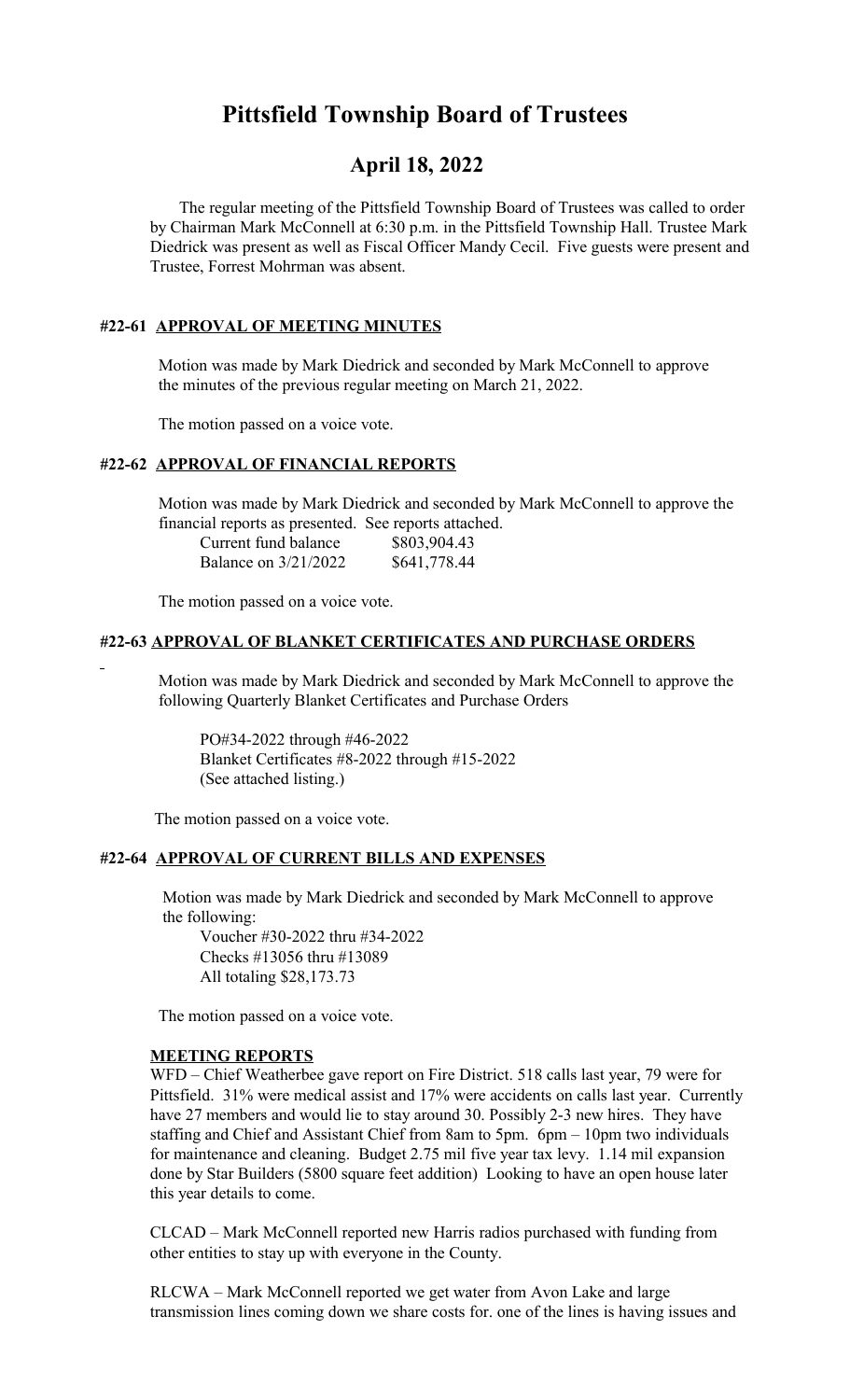needing repaired/replaced, our portion on funding is already set aside so just needing to see what is needed and the costs.

#### **OLD BUSINESS**-

Discussion of if WiFi would be affected if we put on a metal roof, it was suggested we obtain a side lobe router if needed.

#### **#22-65 MOTION TO PURCHASE LED SIGN FROM SIGN AND IMAGE USING ARP FUNDS AND SUBJECT TO REVIEW OF REFERENCES**

Motion was made by Mark Diedrick and seconded by Mark McConnell to purchase LED sign from Sign and Image using ARP Funds and subject to review of references.

The motion passed on a voice vote.

## **#22-66 MOTION TO ACCEPT BID OF \$14,300.00 AND HIRE LEVI TO INSTALL NEW METAL ROOF ON TOWNHALL USING ARP FUNDS**

Motion was made by Mark Diedrick and seconded by Mark McConnell to accept bid of \$14,300.00 and hire Levi to install new metal roof on townhall using ARP Funds.

The motion passed on a voice vote.

## **#22-67 MOTION TO ACCEPT BID OF \$22,500.00 AND HIRE CLEVELAND CONCRETE COATINGS TO INSTALL NEW FLOORS IN TOWNHALL 3RD WEEK OF JANUARY 2023 USING ARP FUNDS**

Motion was made by Mark Diedrick and seconded by Mark McConnell to accept bid of \$22,500.00 and hire Cleveland Concrete Coatings to install new floors in townhall the  $3<sup>rd</sup>$ week of January 2023 using ARP Funds.

The motion passed on a voice vote.

## **#22-68 MOTION TO PURCHASE 100 NEW CHAIRS AT \$33.20 PER CHAIR FOR TOWNHALL**

Motion was made by Mark Diedrick and seconded by Mark McConnell to purchase 100 new chairs at \$33.20 per chair for the townhall.

The motion passed on a voice vote.

#### **#22-69 MOTION TO APPROVE A BLANKET CERTIFICATE FOR \$5,500.00 FOR BALLFIELD IMPROVEMENTS USING ARP FUNDS.**

Motion was made by Mark Diedrick and seconded by Mark McConnell to approve a blanket certificate for \$5500.00 for ballfield improvements using ARP Funds.

The motion passed on a voice vote.

#### **#22-70 MOTION TO ALLOCATE 10,000.00 OF ARP FUNDS FOR REPAIRS TO EXISTING PLAYGROUND.**

Motion was made by Mark Diedrick and seconded by Mark McConnell to purchase 100 new chairs at \$33.20 per chair for the townhall.

The motion passed on a voice vote.

#### **NEW BUSINESS-**

## **#22-71 APPROVAL TO HAVE BOY SCOUT TROOP #414 DO TRASH PICK-UP ALONG TOWNSHIP ROADSIDES FOR A DONATION OF \$500.00 FROM THE TOWNSHIP**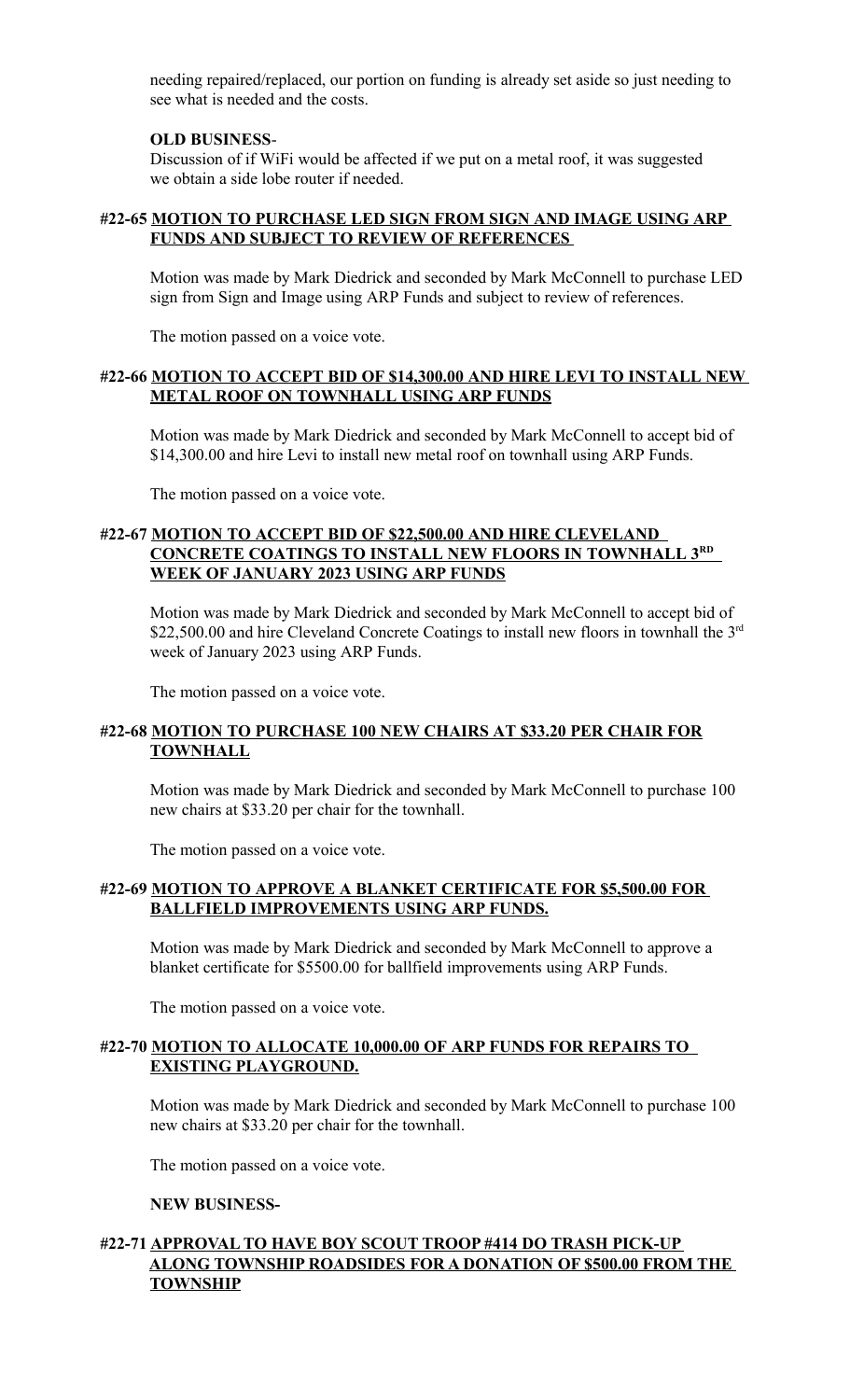Motion was made by Mark Diedrick and seconded by Mark McConnell to approve Boy Scout Troop #414 to pick-up trash along Pittsfield Township roadsides and the Township would make a donation of \$500.00 to the Boy Scout Troop.

The motion passed on a voice vote.

## **#22-72 APPROVAL TO DO PO FOR \$100.00 TO THE LORAIN COUNTY DAIRY 4-H CLUB FOR FLOWERS TO BE PLANTED IN THE TOWNSHIP PARK AS A PART OF LORAIN COUNTY BEAUTIFUL EVENTS.**

Motion was made by Mark Diedrick and seconded by Forrest Mohrman to approve a purchase order for \$100.00 to the Lorain County Dairy 4-H Club for flowers to be planted in the Township park, as part of Lorain County Beautiful events.

The motion passed on a voice vote.

## **#22-73 MOTION TO MOVE DUMPSTER DAY TO SATURDAY MAY 14, 2022 FROM 8- 12 INSTEAD OF MAY 21, 2022**

Motion was made by Mark Diedrick and seconded by Mark McConnell to move dumpster day to Saturday May 14, 2022 from 8-12 instead of May 21, 2022.

The motion passed on a voice vote.

Walt asked if we could replace the Jackson Cemetery sign with the ARP funds, and Mark will check to see if that is ok.

#### **ZONING BUSINESS**

Residents have formal zoning violation complaint about a property on Pitts Road. Rob will look into and will speak with property owner.

#### **ROAD AND MAINTENANCE**

## **#22-74 MOTION TO APPROVE PRECISION PAVING FOR SHIM WORK AND CRACK AND SEAL.**

Motion was made by Mark Diedrick and seconded by Mark McConnell to approve Precision Paving for shim work and crack and seal.

The motion passed on a voice vote.

#### **#22-75 MOVE TO EXECUTIVE SESSION**

Motion was made by Mark Diedrick and seconded by Mark McConnell to move to Executive Session to discuss personnel.

The motion passed on a roll call vote.

## **#22-76 MOVE TO ADJOURN THE EXECUTIVE SESSION AND RETURN TO THE REGULAR MEETING**

Motion was made by Mark Diedrick and seconded by Mark McConnell to adjourn the Executive Session and return to the Regular Meeting.

The motion passed on a roll call vote.

## **#22-77 MOTION TO HIRE ROB CECIL AS MAINTENANCE SUPERVISOR WITH RATE OF PAY BEING \$29.00 PER HOUR RETRO TO MARCH 21, 2022 AND GETTING VACATION, SICK AND HOLIDAY PAY.**